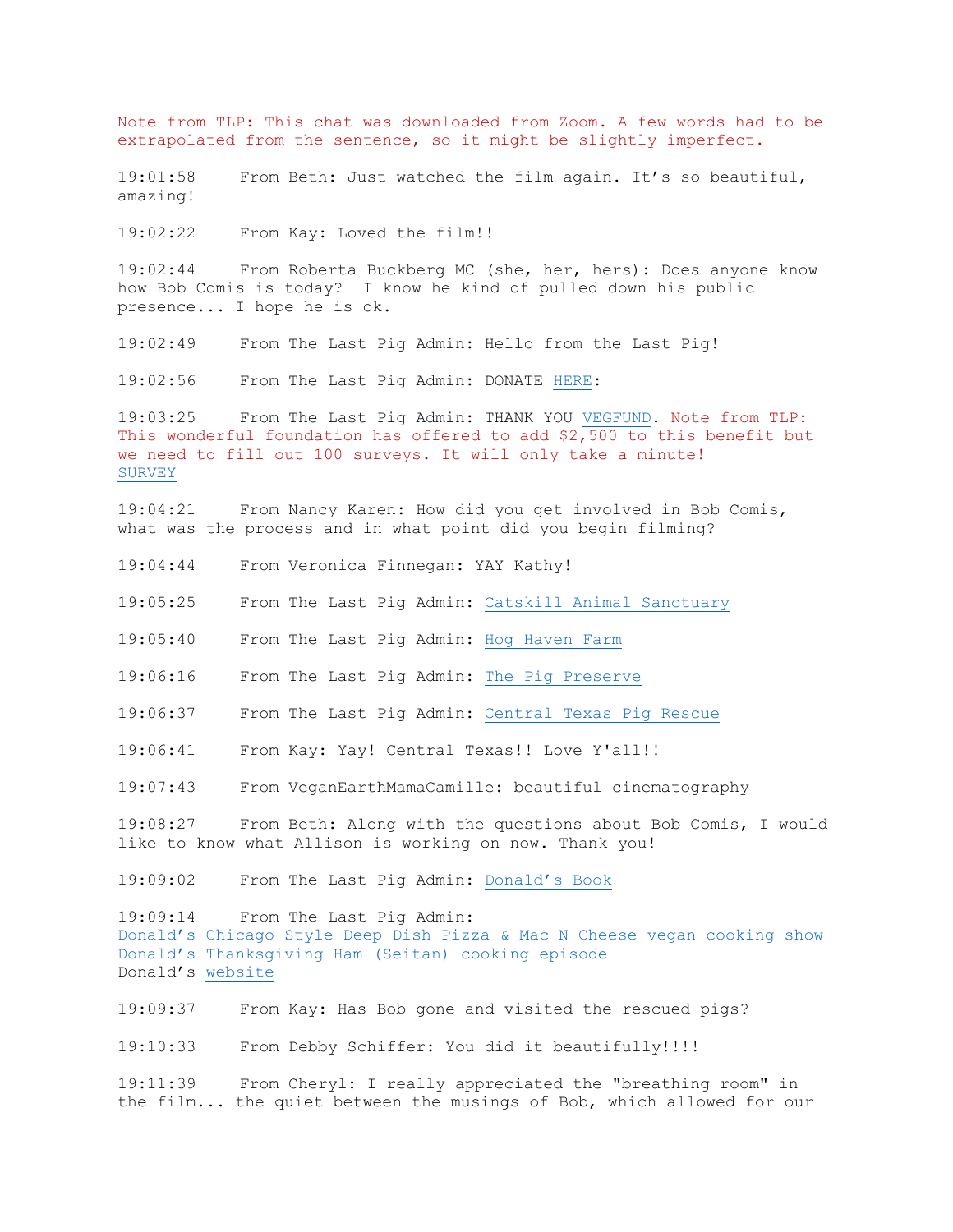own ruminations. And the sound of the pigs, the snuffling, the snorting, running... it was beautiful.

19:12:04 From Roberta Buckberg MC (she, her, hers): YES! Well said!

19:12:39 From The Last Pig Admin: Resources

19:12:53 From The Last Pig Admin: Veg Guides

19:13:02 From Hugh C. McBride: Definitely agree. Such a beautiful, meditative style of filmmaking.

19:14:27 From Kaitlyn: What is the biggest unforeseen obstacle you faced when opening your sanctuary?

19:15:09 From Rachelle Caruso: how far are you from Memphis? I have a friend there who would like to bring his kids out to a sanctuary.

19:15:44 From Rachelle Caruso: Ruh-shell

19:15:46 From Rachelle Caruso: :)

19:15:57 From Rachelle Caruso: thanks :)

19:16:28 From Tracey Kuehl: Having grown up on an Iowa pig farm, I my experience many times in this film, knowing the was my family, it was our livelihood but questioning why my family did what we did. Thank-you for a beautiful film, telling this story and validating it is ok to rethink what we do as humans.

19:17:08 From Debby Schiffer: Allison what was your favorite moment during the filming?

19:18:21 From Charlie Shread: What was your key moment that led to starting a sanctuary?

19:18:49 From Brian (he/him): How can we help more people like Bob transition from animal farming to plant based farming?

19:18:52 From Devyn Gourley: One of Bob Comis' concerns were the transition to vegetable farming, does anyone know how he is doing?

19:19:14 From Laurie Balliett: Hello Alison, and everyone. Did Bob consider turning his farm into a sanctuary?

19:19:29 From Heather Decker: Allison, what was the biggest takeaway you hope people glean from watching your film?

19:20:00 From Cheryl: How do you plan for the future, when you aren't around any more or unable to care for the animals? I have read about/have experience with people who have enormous hearts and start sanctuaries and then when they pass away, the sanctuary has to close. xo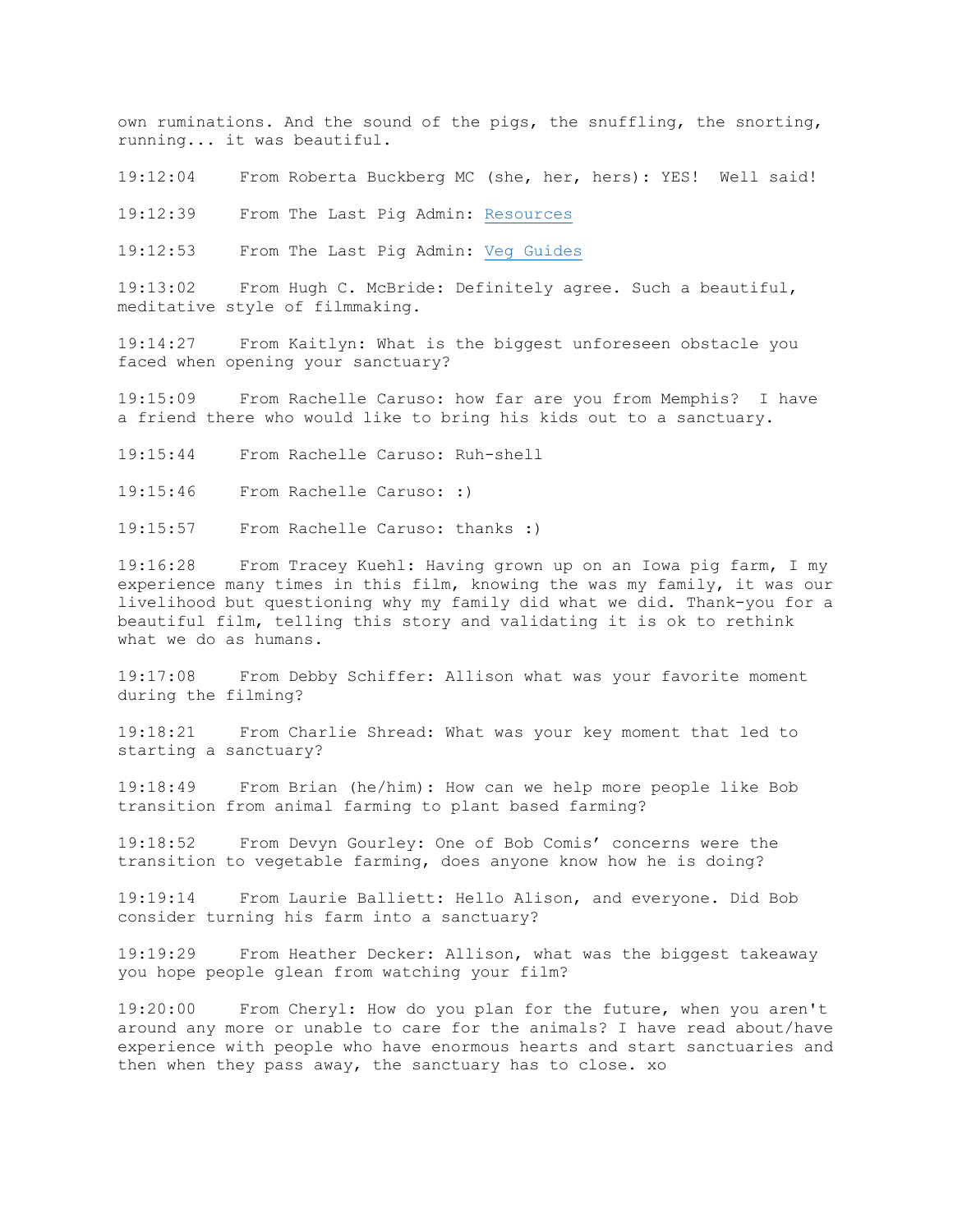19:20:10 From VeganEarthMamaCamille: It was beautifully put together, my issue was the farmer, Bob Comis' disconnect how he said he saw soul in their eyes yet drove them to be boiled alive and was dismissive and didn't even try to help the pig dragging his legs he called that guy to shoot him with no emotion and dumped his body in the field like it was nothing seemed like a sociopath rather than the regular farmer who is just out and out cruel and not seeing them as individuals like this guy

19:20:23 From suecl: What, if anything, is being done on a national level to get "mini-pigs" classified as companion animals instead of livestock?

19:21:19 From ipad: wondering why Bob did not keep a few pigs. he talked about how good they were for his depression and how much he enjoyed them.

19:21:36 From Marilyn Chiarello: Are any sanctuaries using rotational grazing and regenerating the soil while providing healthy lifestyle for the animals?

19:22:01 From Michael Gross: Do you have trouble getting veterinary care for farm animals and has it improved over the years?

19:22:22 From Debra Kalish: I understand that Bob Comis' pigs Niblet and her friend Amie (?) were saved by Catskill Animal Sanctuary. Did the Sanctuary change their names and, if so, what was helpful to you about doing that?

19:22:50 From karen mazich: question for Kathy - how was the transition for the pigs that came from Bob vs pigs who often come to you from an abuse or a traditional factory farm.

19:23:01 From Stacey: It seems really challenging for farm sanctuaries to rely on grants and donations which can fluctuate each year. How do you ensure that you, you'll have a reliable source of funding in case donations decline (e.g. 2020)? And when some animals have a long life span, how do you know how many you can take in permanently?

19:23:15 From Cheryl Amatelli: Were the pigs that Bob was crying about in the film saved or were they slaughtered?

19:23:47 From The Last Pig Admin: DONATE HERE

19:24:15 From Kristin Wilson: As fill makers, when you saw the last group of pigs headed for slaughter for example, how did you cope with the emotional impact of that? In most documentaries, whether they are about children without homes, animals who are mistreated, etc., the film makers aren't in a position to impact the outcome. Since you wouldn't be filming the subject unless you felt passionate about it, it must be so difficult to watch the scenes unfold.

19:26:45 From Monkey Momma: our local sanctuary allows us to volunteer using gloves and social distancing.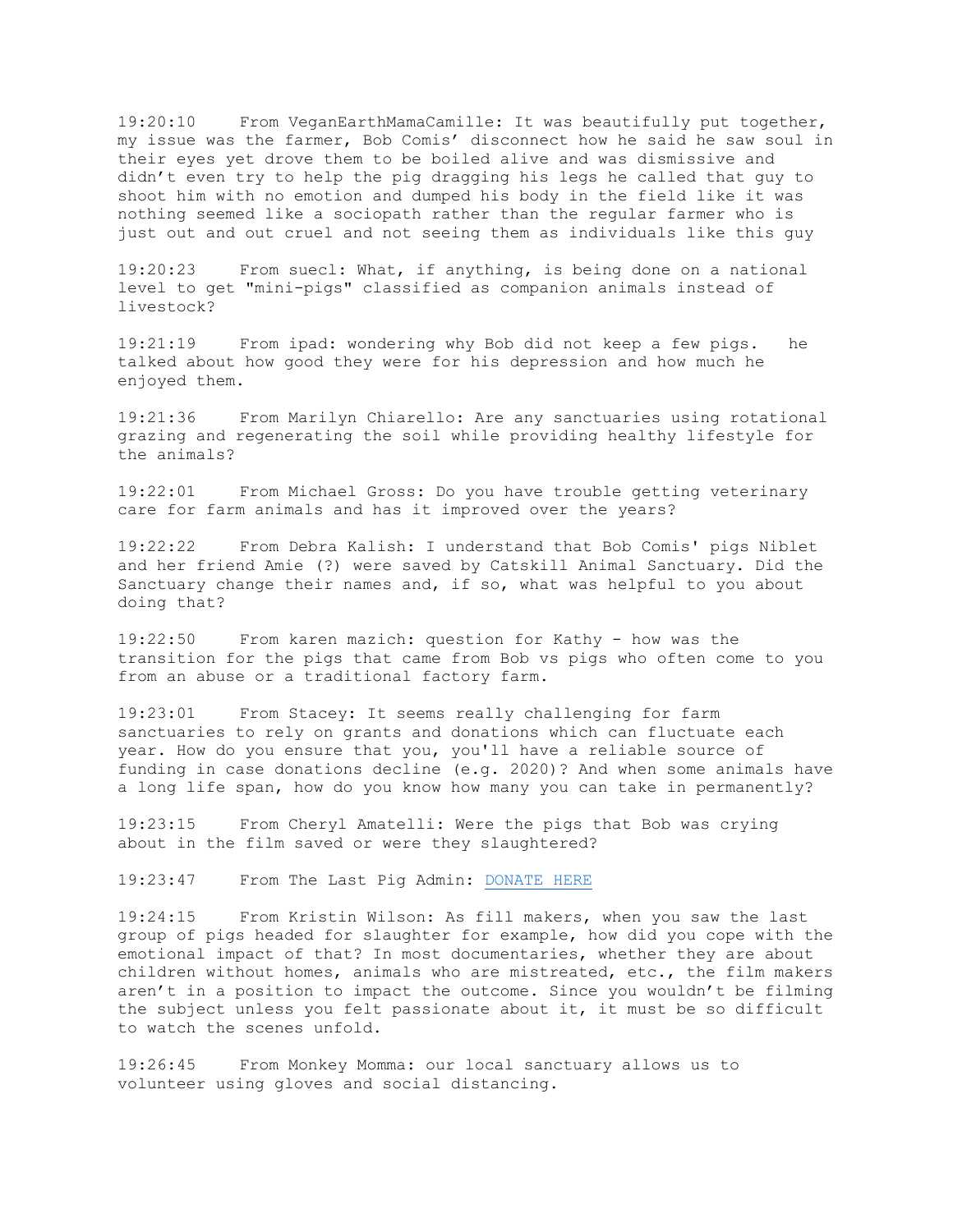19:26:57 From VeganEarthMamaCamille: I go on vigils monthly put together where Smithfield is in Tar Heel, I hold up signs on the main street here in Clayton by myself of images I took off the internet of painful images of tortured animals, I have my own podcast and website for my animal activism, I teach Yoga and talk about the animals and give a large chunk of my money every month to many rescues sanctuaries and liberation groups. if it was my last day on earth id join the Animal liberation front. all of my money and assets are being left to a sanctuary when I pass. many things you can do to help the animals

19:27:12 From The Last Pig Admin: Thank you all so much for your great questions! We'll try to get them all answered, but if not, check out www.thelastpig.com for lots of answers.

19:29:41 From Cheryl: I have such gratitude and empathy for Bob for sharing his story. I really hope he is doing ok and knows he has done a very, very good thing.

19:31:20 From Roberta Buckberg (she, her, hers): <3

19:32:20 From Cheryl: (I just snorted LOL)

19:36:48 From Heather Decker: Catskill Animal Sanctuary also has a virtual segment called "Virtual Sanctuary" that goes live on Facebook. They've talked about how pigs don't always make the best pets ;)

19:38:15 From Brad Aden: My understanding was that areas that have went to allowing pigs is actually a huge part of the problem? Make it legal and then everyone wants one. Am I wrong?

19:40:55 From Brad Aden: opensanctuary.org has all of the information you could ever want to know about running a sanctuary.

19:41:36 From The Last Pig Admin: Niblet!

19:44:32 From Roberta Buckberg (she, her, hers): The editing of the slaughterhouse sequence was remarkable. Gravity and horror without typical horror footage. The impact was quietly powerful.

19:45:41 From iPhone: Allison are you vegan

19:45:48 From Hugh C. McBride: Completely agree, Roberta. Just masterful filmmaking all around - and the slaughterhouse sequences were particularly powerful.

19:46:04 From Heather: Allison, what were you hoping the viewer would take away from watching the film?

19:47:18 From Kristin Wilson: Please thank Allison for her beautiful answer. It makes us all understand why her films make the impact that they do and result in people changing their ways. THAT is what she is complicit in - inciting change for so many different kinds of animals.

19:47:40 From Heather: What did you learn from producing the film?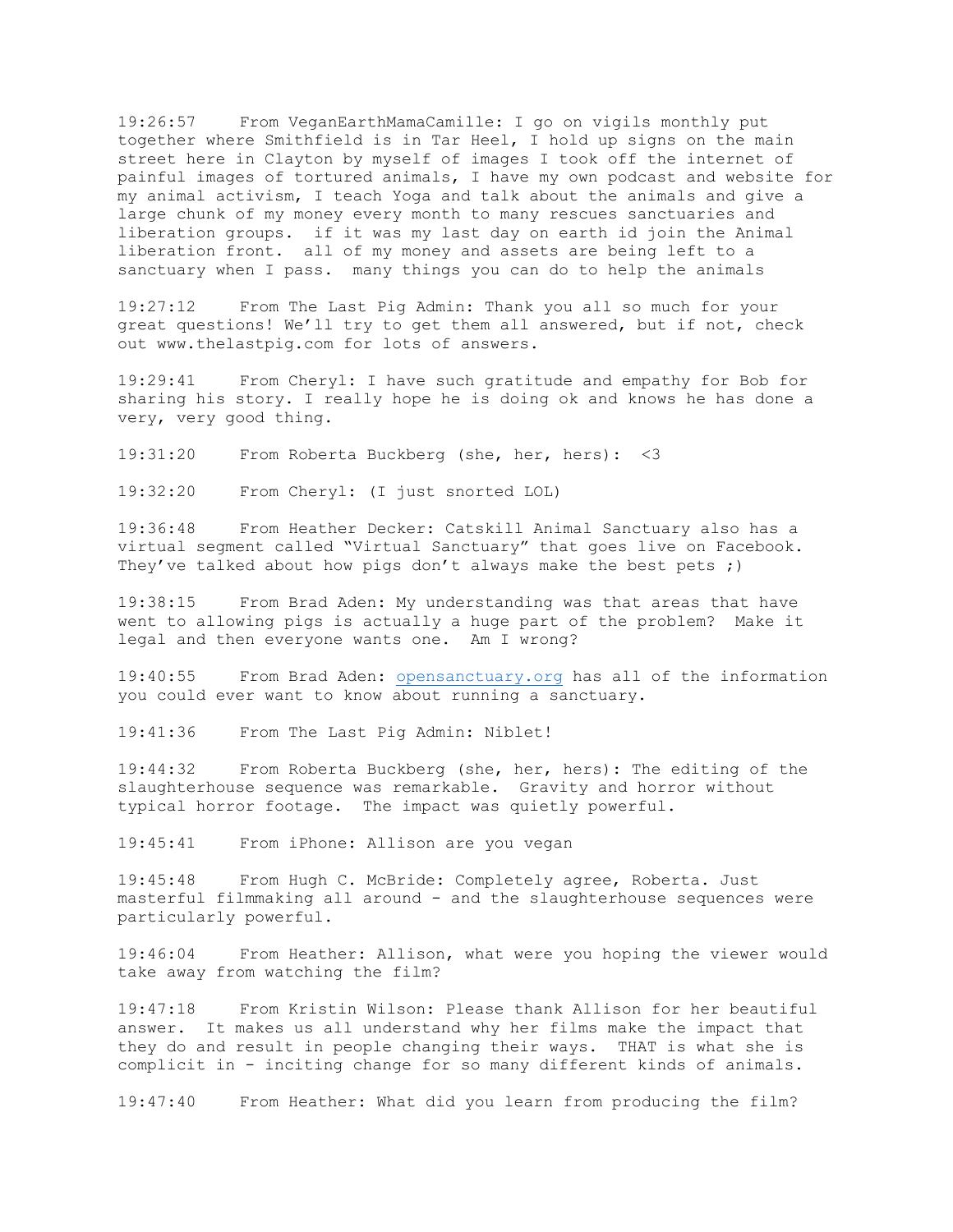19:48:05 From The Last Pig Admin: Thank you so much, Kristin. I know this means the world to Allison; making an impact.

19:49:02 From Heather Decker: In case anyone wants to see the video of Allison seeing Niblet again here it is <3:

19:49:55 From Kelly Ramsey: so happy Bob is vegan too!

19:50:25 From Rachelle Caruso: I was wondering if Bob became vegan too. So glad to hear he saw the light. :)

19:56:36 From Brian (he/him): Where can we share the movie with our friends and family going forward?

19:56:41 From Kelly Ramsey: thank you Dan for sharing that powerful story

19:58:22 From Kelly Ramsey: oh my goodness! what a terrible story!

19:59:46 From Kelly Ramsey: do you still have the same neighbor??

20:03:25 From Heather: Thank you to Allison and each one of the animal sanctuaries for your time this evening. I appreciate you all sharing your perspectives, your vulnerabilities, and stories. We are grateful for your care and compassion. We have learned so much through this opportunity to listen!

20:03:27 From Maree Cheatham: How did you get those gorgeous shots, low down with the pigs advancing to the camera, camera pulling back!!!

20:03:38 From Cheryl: (Apologies, I have to go. I look forward to finishing via the recording. This zoom meeting was wonderful! Thank you so much everyone for sharing your information and stories. You are clearly the good in this world. Thank you so much for all you do. <3 )

20:05:58 From The Last Pig Admin: Subscribe to The Last Pig Newsletter and Blog for the rest of the answers to your questions -

20:06:24 From Eilert's iPad: Hi Alison, What was your goal in producing the film? What can we do to make this sustainable?

20:06:51 From The Last Pig Admin: ACTION

20:07:12 From The Last Pig Admin: TAKE THE SURVEY

20:07:45 From Mary Pat Champeau: Thank you for your wonderful facilitation Donald Vincent!

20:07:55 From The Last Pig Admin: THANK YOU VEGFUND!

20:08:03 From The Last Pig Admin: TAKE THE SURVEY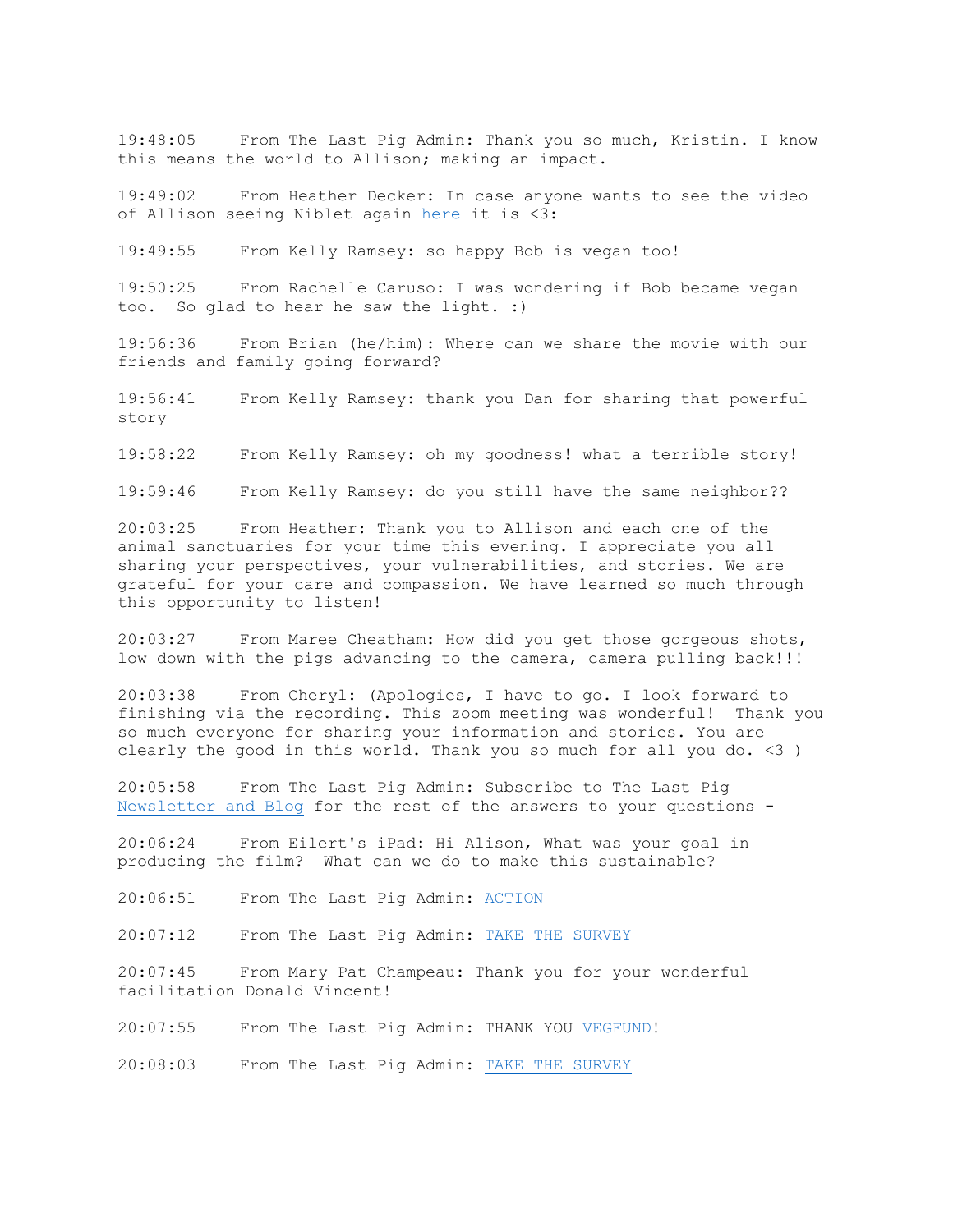20:08:22 From Hugh C. McBride: Thank you all for sharing your time & thoughts with us here tonight. This has been a truly wonderful event related to an amazing film! 20:08:31 From Dee Bolemon: This has been a wonderful discussion. Thank you all. 20:08:42 From Tracey Kuehl: THANK YOU EVERYONE!!!!! 20:08:54 From Tobi: YES!!!!! 20:09:10 From Tracey Stabile: Tobi is one of our team members at CTPR!!!! :D 20:10:06 From Allison Argo - Filmmaker: Winners, make sure to send us your mailing addresses!! 20:10:29 From Devyn Gourley: YAYYY 20:10:33 From The Last Pig Admin: If you won, DM me your email address! 20:11:11 From Jeanine: Thank you everyone! Best Friday night in a long time. 20:11:24 From Kelly Ramsey: thank you 20:11:33 From Caitlin Casey: Thank you all <3 20:11:37 From Debby Schiffer: Thank you all o much! You are beautiful souls! 20:11:40 From rinaracket: Well done! 20:11:41 From Cheryl Amatelli: Thank you all for all you do!!!! 20:11:45 From Rachelle Caruso: Ditto!!! 20:11:45 From Wilma Concepcion Andino. Kissimmee Fl.: thanks!!! 20:11:54 From Stacey: Thank you so much!! 20:11:58 From Brian Heaton (AESO): Thank you everyone! 20:12:01 From Sherie: Thank you so much to Allison and the beautiful, awesome panelists with lots of gratitude and thank you to Donald. Awesome job 20:12:03 From Chelsea: Thank you! 20:12:06 From Devyn Gourley: Thank you all! 20:12:13 From Eilert's iPad: thanks to all sanctuaries. you guys are fantastic people.